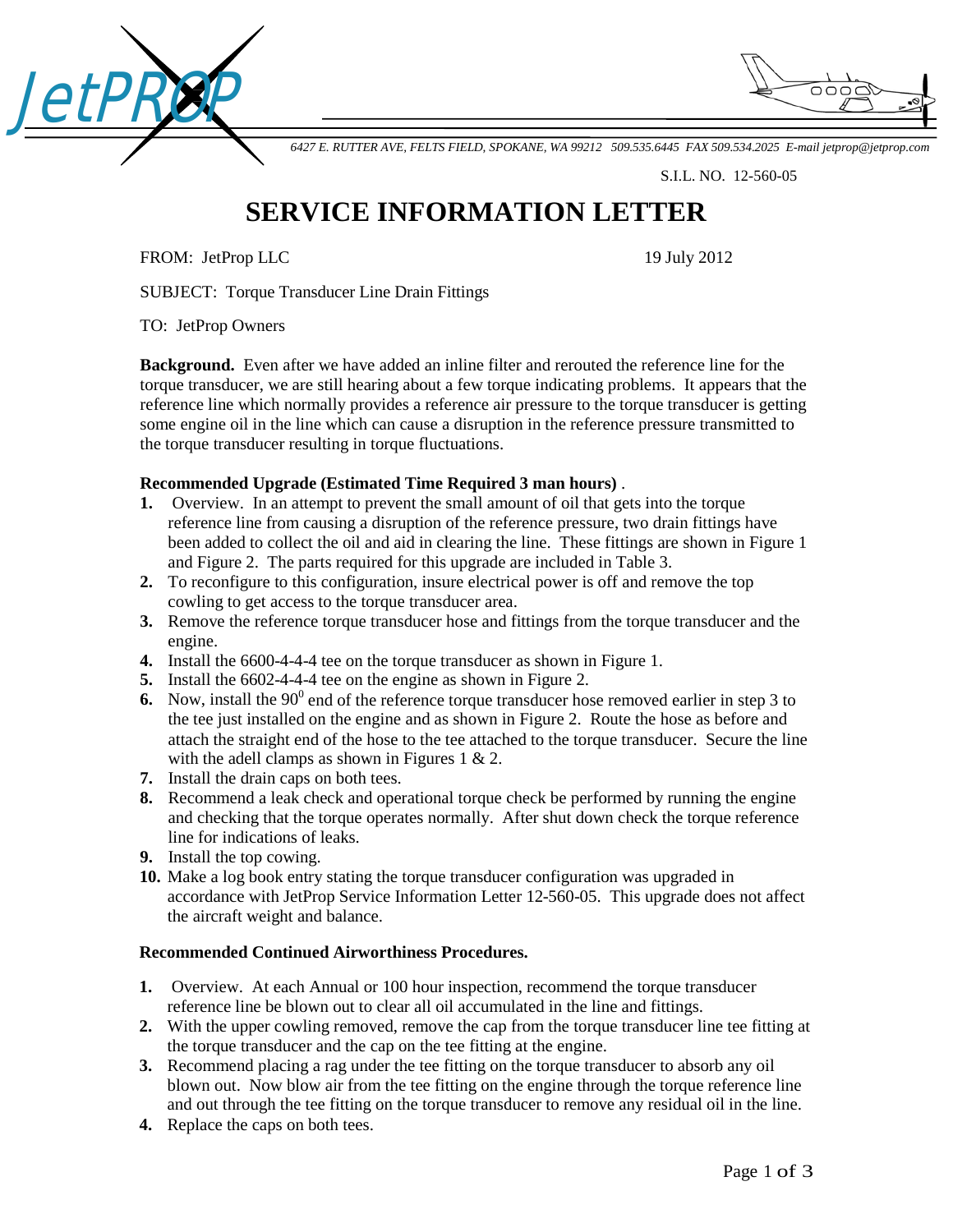

**Figure 1. Torque Transducer with Drain Fitting**